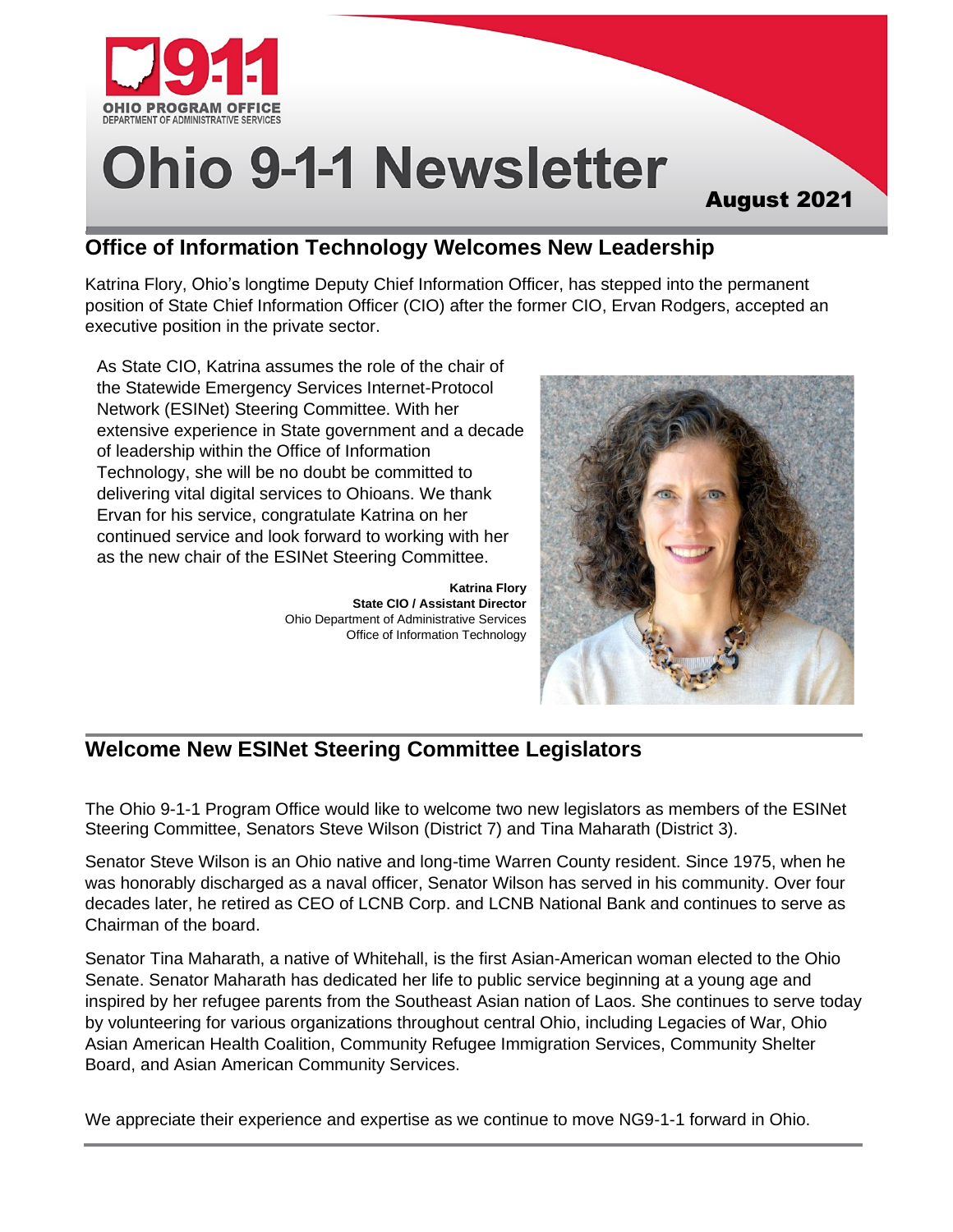#### **FCC Adopts Rules to Establish 988**

On July 16, 2020, the FCC adopted an order (FCC20-100) approving 9-8-8 as the three-digit abbreviated dialing code to reach the National Suicide Prevention Lifeline beginning July 2022. Customers must continue to dial 1-800-273-TALK to reach the lifeline until that time. The new rules will apply to all telecommunications carriers as well as all interconnected and one-way VOIP service providers.

More Information -- Transition to 10 digit dialing for 988

#### **Important Reminder: 9-1-1 State/County Coordinators and PSAPS**

A mandatory 10-digit local dialing is required for all Ohio customers in area codes 440 and 513. Why is 10-digit dialing going to be required in these area codes? The FCC ordered that any area code that has the 988 prefix and has 7-digit local dialing be transitioned to 10-digit or 1+10-digit dialing local dialing, depending on dialing plan, to ensure everyone is able to reach the National Suicide Prevention Lifeline using the three-digit 988 code.

Beginning Oct. 24, 2021, callers must dial 10 digits (area code + telephone number) or 1+10-digit dialing (1+ area code + telephone number) depending on dialing plan for all local calls. On and after this date, local calls dialed with only seven digits may not be completed, and a recording will inform you that your call cannot be completed as dialed. If you get this recording, you must hang up and dial again using the area code with the seven-digit telephone number.

How does this affect providers of PSAP services and equipment? All local calls in the area codes listed above that are currently dialed with seven digits will need to be dialed using area code + telephone number or 1+ area code + telephone number depending on dialing plan. All PSAP equipment, such as speed dialers and call-forwarding equipment with a number from the area code listed above and programmed to dial only seven digits must be updated or reprogrammed to dial 10 digits (area code + telephone number) or 1+10-digit dialing (1+ area code + telephone number) depending on dialing plan for all local calls in the area codes listed above. Such updates or reprogramming must occur by Oct. 24, 2021, or on and after that date, seven-digit calls may not be completed.

9-1-1 State/County Coordinators and PSAPs with questions about the change to the dialing procedure should contact their local service provider or send an email to [mailto:988@nanpa.com.](mailto:988@nanpa.com) For additional information, visit the [nationalnanpa.com](https://nationalnanpa.com/) and [FCC.GOV \(ten-digit-dialing\).](https://www.fcc.gov/consumers/guides/ten-digit-dialing)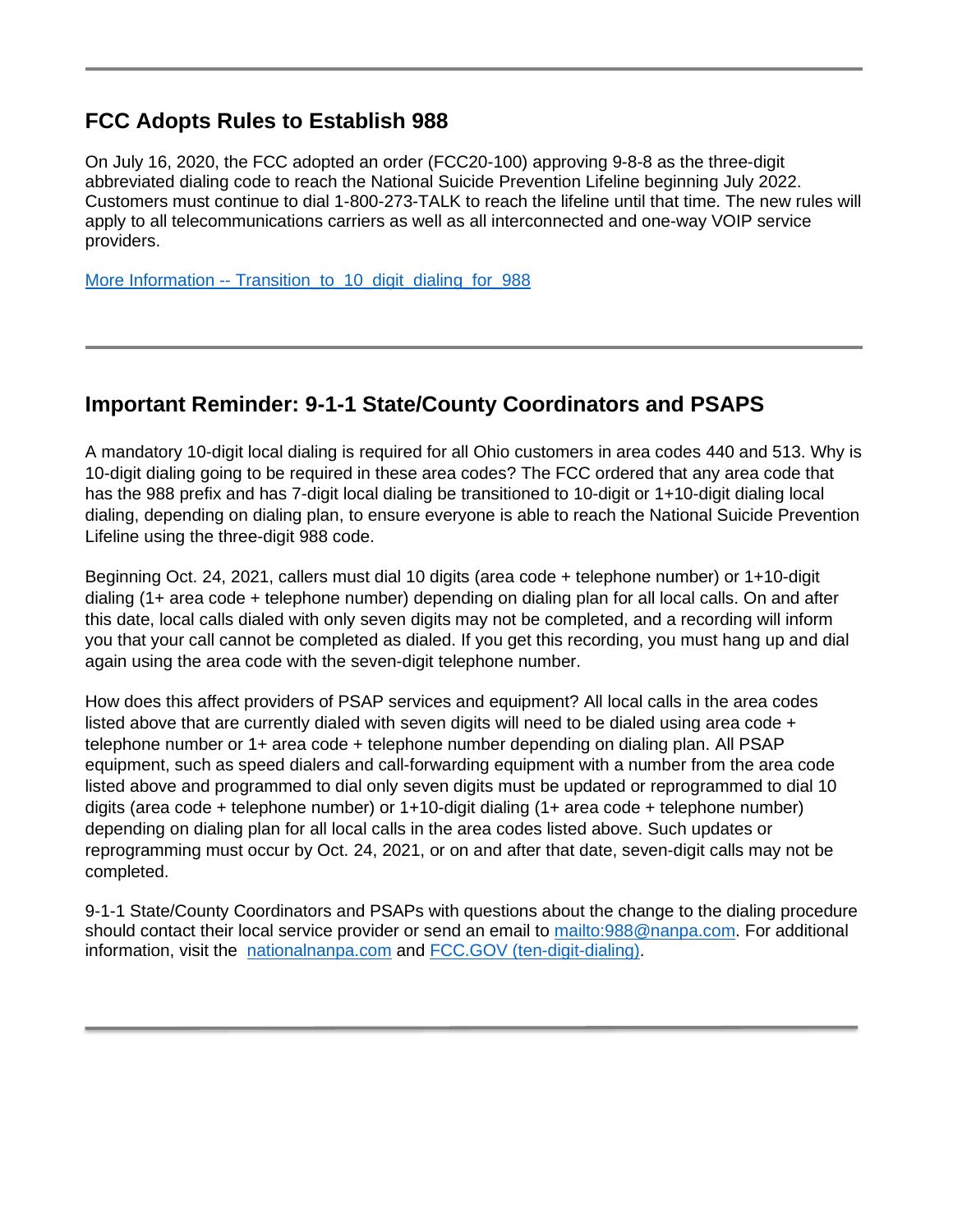# **Location Testing Around the State**

Each year, the Ohio 9-1-1 Program Office offers location testing services to interested counties. Testing is a valuable tool for risk mitigation and operational and technology self-assessment. The testing process is a day-long activity and involves PSAP(s) and test field responders. The tests include cellular coverage; location data; ability to utilize technology to ascertain call location; ability to transfer location information to real first responders over dispatch systems; and the ability of first responders to physically find test callers.

The team utilizes a variety of phone carriers and an unregistered phone for testing. Participating counties have found this effort to be a worthwhile activity.



*In July, the Ohio 9-1-1 Program Office and Wood County Sheriff's Office conducted successful location testing.* 

*We thank Lt. Jeremy Holland and Wood County for their participation in this program!*

*Rob Jackson (left)of the Ohio 9-1-1 Program Office and Lt. Jeremy Holland of the Wood County Sheriff's Office*

# **County 9-1-1 Spotlight: Monte Diegel of Mercer County**

**What is your name, job title, what agency do you work for, and for how long?** Monte Diegel, 9-1- 1 *Administrator, Mercer County Sheriff's Office, in my 28th year at MCSO. I previously worked at Celina PD for 3 ½ years before as a dispatcher. I also spent 25 years as a volunteer firefighter for the City of Celina, and I am currently in my 35th year as a volunteer EMT with Mercer County EMS serving at the Coldwater EMS branch.*

#### **How long have you been involved specifically with 9-1-1?**

*I have been directly involved with 9-1-1 in Mercer County for 26 years of my career.*

#### **What is your favorite part of being involved in 9-1-1?**

*Having one of the best dispatch staff a guy could ask for. Being a smaller-sized community, it is important to have a dispatch staff that is in tune with our citizens and our first responders. We are very fortunate to have dispatchers who treat every call with professionalism, respect and care it deserves. Serving our citizens to the best of our ability is always most important.*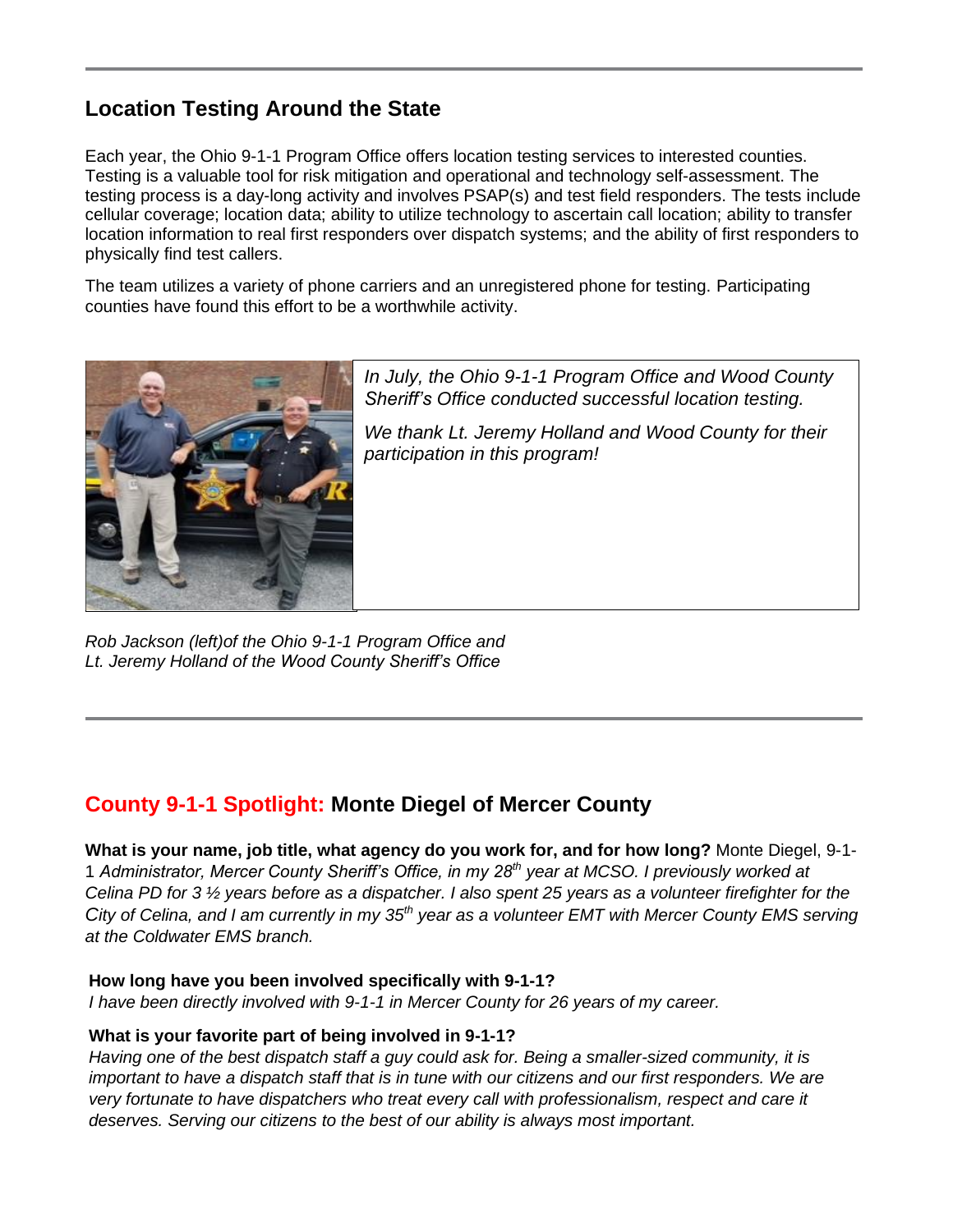

*Monte Diegel Mercer County Sheriff's Office Mercer County 9-1-1 Coordinator*

**Please provide a brief description of how 9-1-1 operates locally in your county:** *The Mercer County Sheriff's Office operates the only PSAP in Mercer County. The Mercer County Sheriff's Office Central Dispatch has a staff of six dispatchers, three shift supervisors and the 9-1-1 Administrator. We answer all 9-1-1 calls for the entire county and dispatch for all fire departments (11), EMS stations (4), and law enforcement agencies (5) (except Celina PD who have their own dispatch) in Mercer County. Calls for Celina PD response are transferred to their dispatch center. The Mercer County Sheriff's Office Central Dispatch PSAP is under the authority of the Mercer County Sheriff.*

**What might your staff or other county 9-1-1 coordinators be surprised to learn about you?** *I think they would say that I make an effort to stay on top of what is happening with 9-1-1 at the local, state, and national level as much as possible. Having been involved with NENA and APCO for well over 20 years has been very good for a small county to stay in tune with communications and 9-1-1 issues. I am proud to have many good friends who are 9-1-1 directors not only from Ohio but across the country.*

Thank you Monte for your service!

# **9-1-1 Coordinator Corner: Welcome New Coordinators**

The Ohio 9-1-1 Program Office would like to acknowledge new 9-1-1 coordinators from across the state. Welcome Harry Williamson, Lorain County; Michelle Hunlock, Auglaize County; Gary Phipps, Shelby County; Patty Goldner, Trumbull County; Doug Buckle, Scioto County; Bev Ponder, Pike County; Lydia Frey, Marion County; Larry Bamfield, Ross County; Samantha Shafer, Carroll County; and Brian Stozich, Hancock County.

We look forward to working with all of the new 9-1-1 coordinators and are grateful for their continued support and dedication in providing quality 9-1-1 service to Ohio residents.